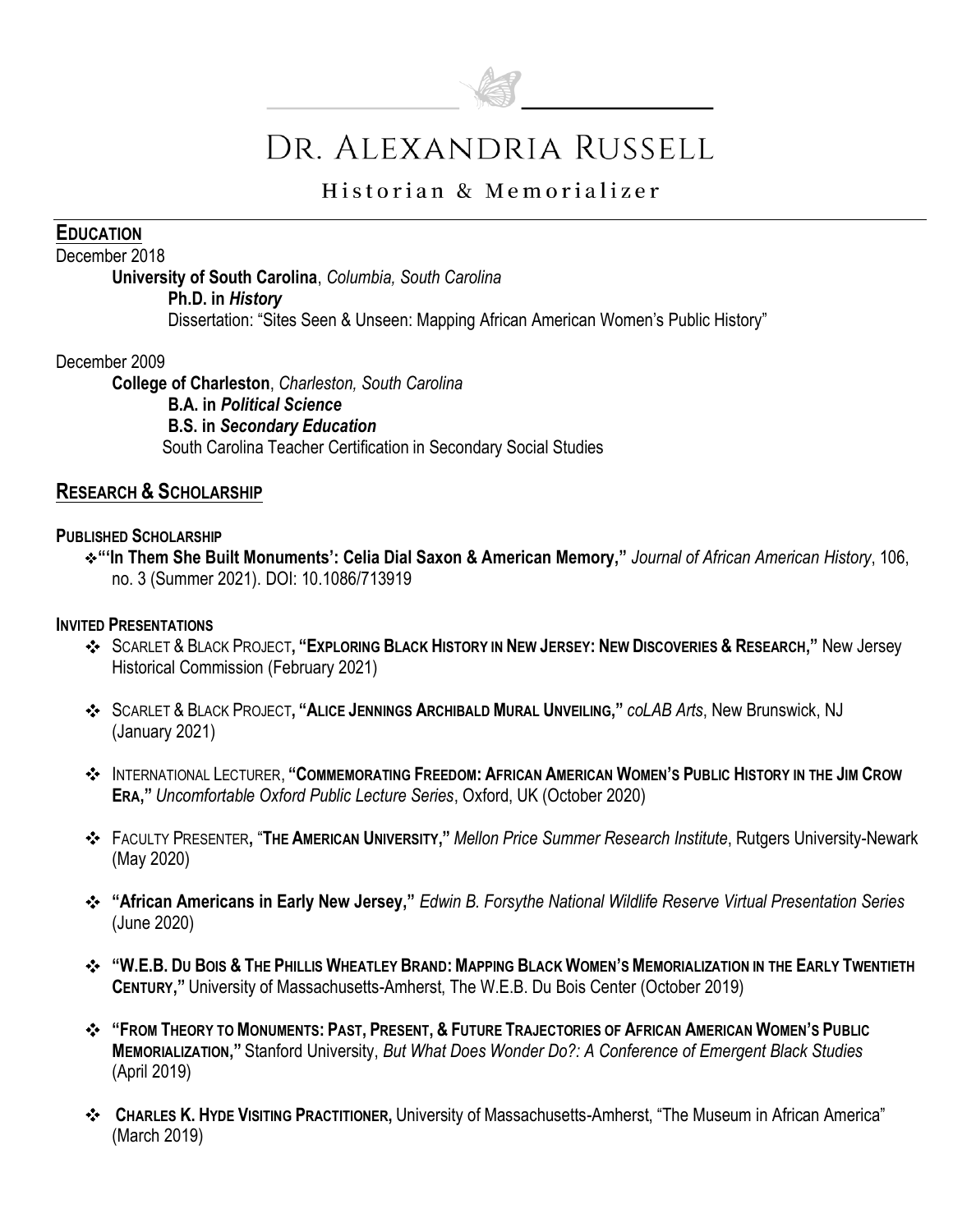- \* "HINE SITES: BLACK WOMEN AND THE RE-CONSTRUCTION OF AMERICAN PUBLIC HISTORY," Northwestern University, *"Hinesite: A Symposium on the Work of Darlene Clark Hine* (May 2017)
- \* "EXPLORING AFRICAN AMERICAN WOMEN'S MEMORIALIZATION IN COLUMBIA THROUGH THE MANN-SIMONS SITE," Historic Columbia Foundation*, South Carolina Federation of Museums* Conference (March 2017)
- \* "CELIA DIAL SAXON: AFRICAN AMERICAN WOMEN'S GENDERED LABOR," University of South Carolina, Critical Interactives *Digital Humanities Course* (January 2017)

#### **CONFERENCE PRESENTATIONS**

- **"And She Was Loved': Memorials to African American Women in the United States,"** *National Council of Public History Annual Meeting* (March 2021)
- **"The Mary Clubs: Named Memorials of the National Association of Colored Women in the Early Twentieth Century,"** *10th Annual Lemon Project Spring Symposium at William & Mary* (rescheduled for March 2021)
- **"Historic Columbia at Deckle Edge: City of Women Project,"** *Deckle Edge South Carolina's Literary Festival*  (March 2019)
- **"Legacies of Triumph: African American Women's Memorialization in Public History Sites,"** *American Historical Association 133rd Annual Meeting* (January 2019)
- **"Creating Their Own World: African American Women's Public History,"** *Association of Black Women's Historians Symposium, Our Foremother's Keepers: The Art and Practice of Black Women's History* (December 2018)
- **"The Phillis Wheatley Brand: African American Women's Memorialization in the Early Twentieth Century,"**  *Graduate Association for African American History Conference, The University of Memphis* (October 2018)
- **"Sites Seen & Unseen: The Memorialization of African American Women in National Park Service Historic Sites,"** *Association for the Study of African American Life & History Centennial Conference* (September 2015)

## **HONORS**

- **W.E.B. Du Bois Center Summer Postdoctoral Fellowship**, University of Massachusetts-Amherst (Summer 2019)
- **Smith Richardson Travel Research Grant**, University of South Carolina History Department (March 2017)
- **Rose Library Research Fellowship**, Emory University (April 2017)
- **Scholarship Recipient**, Digital Humanities Summer Institute, *University of Victoria* (June 2017)
- **Honorable Mention**, Ford Foundation Predoctoral Fellowship (Spring 2015)

#### **WORK EXPERIENCE**

- **Research Fellow,** *Harvard and the Legacy of Slavery, Radcliffe Institute of Advanced Study*, Cambridge, MA (July 2021—July 2022)
- **Scarlet & Black Post-Doctoral Associate**, *Rutgers University Department of History*, New Brunswick, NJ (July 2019—July 2021)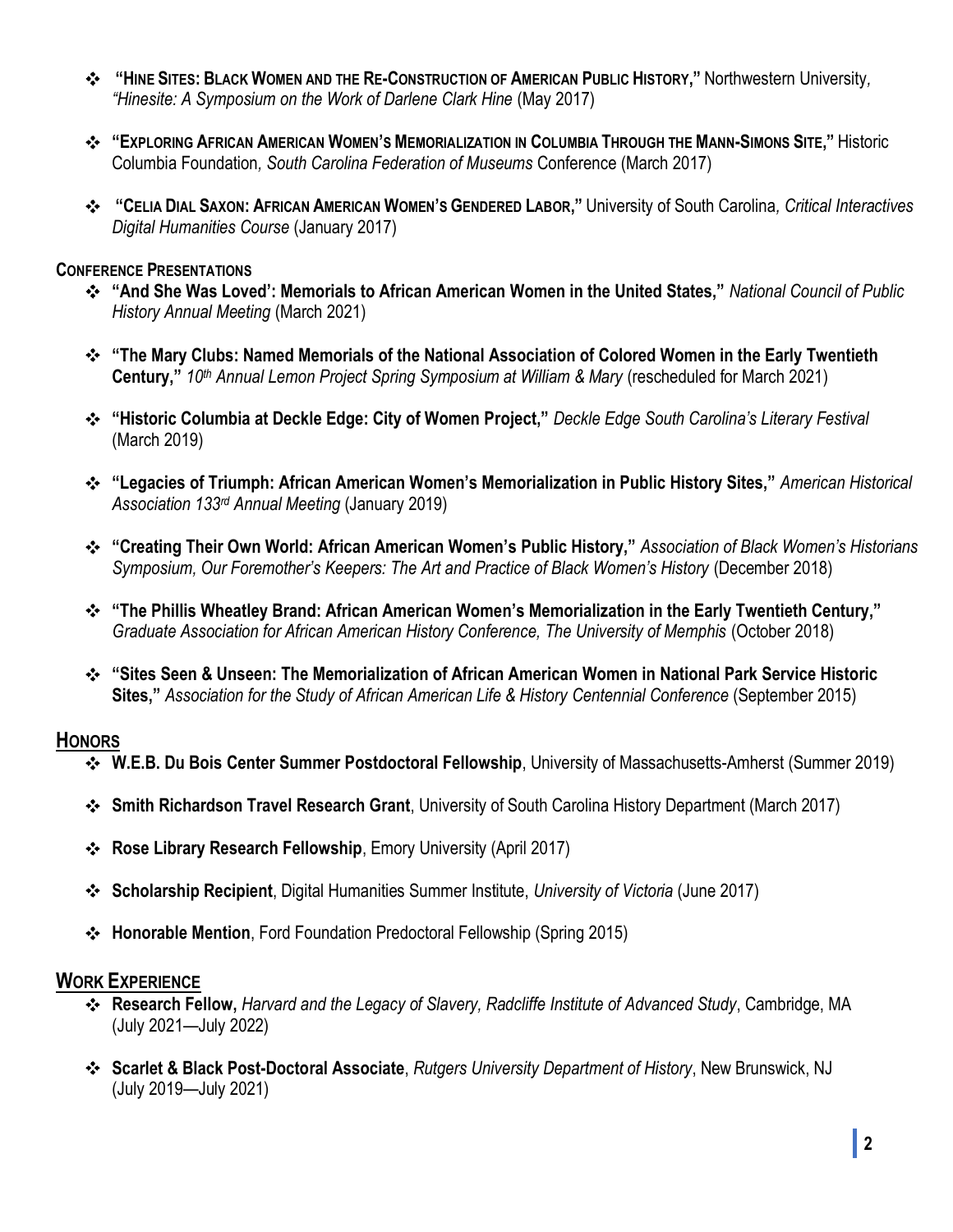- **Historical Consultant,** *City of Women Project with Historic Columbia,* Columbia, SC (Spring 2019)
- **Library Circulation Specialist,** *Thomas Cooper Library, University of South Carolina,* Columbia, SC (Spring 2018—Fall 2018)
- **Graduate Research Assistant & Program Coordinator,** *Civil Rights Center at USC*, Columbia, SC (August 2016—May 2017)
- **Graduate Research Assistant,** *Richland County Conservation Commission,* Columbia, SC (August 2015—May 2016)
- **Education Coordinator,** *Columbia South Carolina '63 Public History Project,* Columbia, SC (Summer 2015)
- **Education Committee Member**, *25th Anniversary Edition of SC African American History Calendar* (Fall 2013)
- **Intern,** *Avery Research Center for African American History & Culture at College of Charleston,* Charleston, SC (November 2005—May 2007)

# **TEACHING EXPERIENCE**

- **Instructor, U.S. History Since 1865,** *University of South Carolina Department of History,* Columbia, SC (Fall 2017)
- **United States History Teacher Assistant,** *University of South Carolina Department of History,* Columbia, SC (Fall 2014—Spring 2015)
- **Social Studies Teacher**, *Sangaree Middle School, Berkeley County Public Schools,* Ladson, SC (October 2011—June 2014)
- **Teacher Ranger Teacher,** *Charles Pinckney National Park Service Historic Site,* Mt. Pleasant, SC (Summer 2013)

# **OTHER EMPLOYMENT EXPERIENCE**

- **Director of Scheduling**, *Rep. James E. Clyburn, Assistant Democratic Leader*, Washington, DC (April 2010—July 2011)
- **Staff Assistant**, *Office of Rep. James E. Clyburn, House Majority Whip*, Washington, DC (May 2009—April 2010)

## **PROFESSIONAL SERVICE**

- **President & Co-Founder**, *African American Studies Graduate Society*, University of South Carolina (May 2015—May 2017)
- **Jubilee African American Heritage Festival Volunteer**, *Historic Columbia Foundation* (Summer 2014, Summer 2015, & Summer 2016)
- **Traveling Trunk Elementary School Presenter**, *Historic Columbia Foundation*